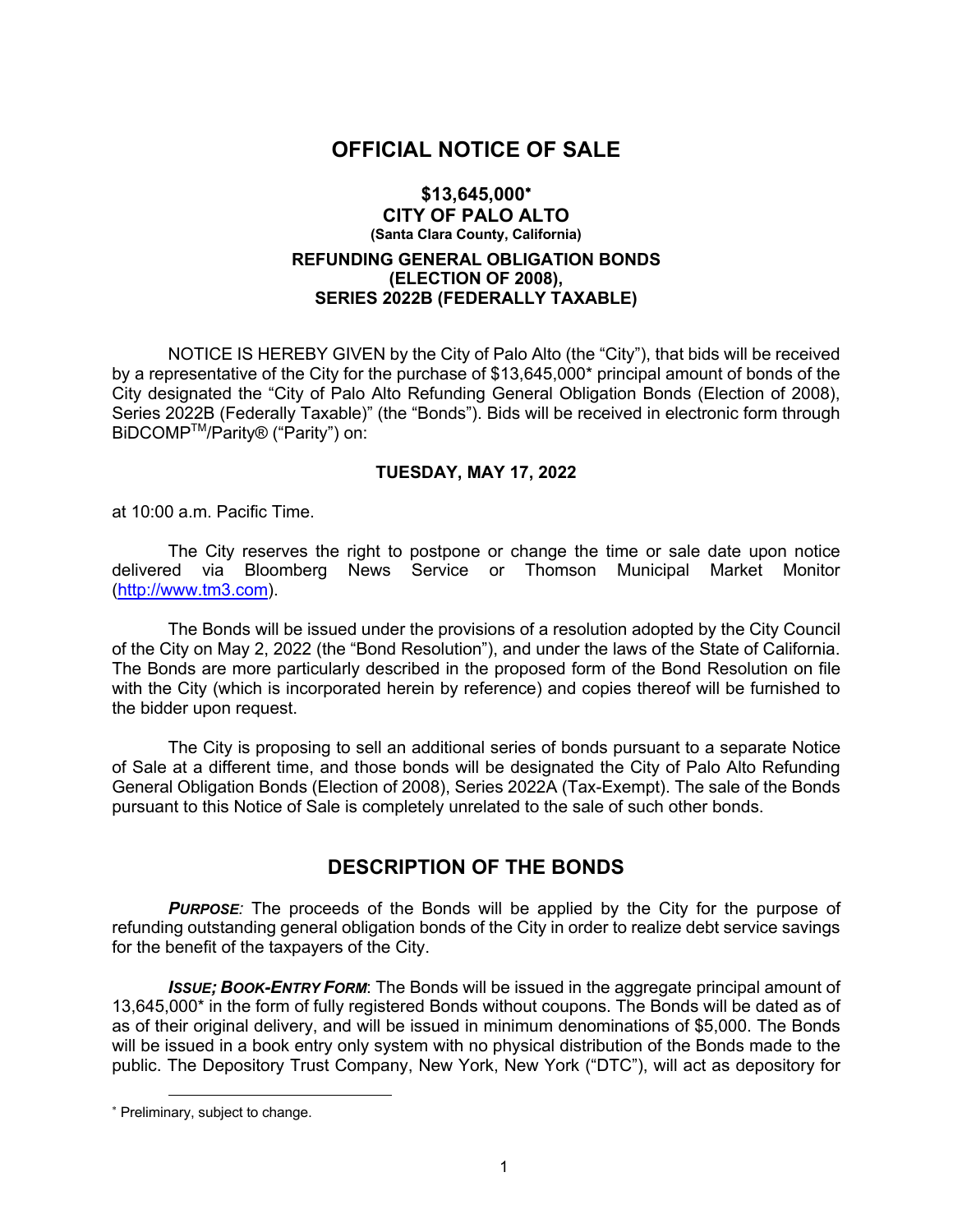the Bonds which will be immobilized in its custody. The Bonds will be registered in the name of Cede & Co., as nominee for DTC, on behalf of the participants in the DTC system and the subsequent beneficial owners of the Bonds.

*MATURITIES:* The Bonds will mature, or be subject to mandatory sinking fund redemption, on August 1 in each of the years, and in the amounts, as set forth in the following table. The final principal amount of the Bonds, and the final amount of each maturity of the Bonds, is subject to increase or reduction as described below under the heading "Adjustment of Principal Maturities". *Each bidder must specify in its bid whether, for any particular year, the Bonds will mature or, alternately, be subject to mandatory sinking fund redemption in such year.*

| <b>Maturity Date</b> | Principal     | <b>Maturity Date</b> | Principal     |
|----------------------|---------------|----------------------|---------------|
| (August 1)           | <b>Amount</b> | (August 1)           | <b>Amount</b> |
| 2024                 | \$580,000     | 2033                 | \$780,000     |
| 2025                 | 600,000       | 2034                 | 815,000       |
| 2026                 | 620,000       | 2035                 | 840,000       |
| 2027                 | 635,000       | 2036                 | 875,000       |
| 2028                 | 660,000       | 2037                 | 910,000       |
| 2020                 | 675,000       | 2038                 | 945.000       |
| 2030                 | 700,000       | 2039                 | 980,000       |
| 2031                 | 730,000       | 2040                 | 1,020,000     |
| 2032                 | 755.000       | 2041                 | 525,000       |

*PAYMENT PROVISIONS*: Interest on the Bonds will be payable on February 1, 2023, and on succeeding February 1 and August 1 (the "Interest Payment Dates"), to the registered owners by check or draft of The Bank of New York Mellon Trust Company, N.A., as paying agent (the "Paying Agent") or, in the case of the owner of Bonds in an aggregate principal amount of at least \$1,000,000, at the written request of such owner by wire transfer. Principal of and premium (if any) on any Bond will be paid upon presentation and surrender thereof at the office of the Paying Agent. Principal, interest and premium (if any) on the Bonds are payable in lawful money of the United States of America.

**OPTIONAL REDEMPTION:** The Bonds maturing on or before August 1, 2032, are not subject to redemption prior to their respective stated maturities. The Bonds maturing on or after August 1, 2033, are subject to redemption prior to maturity, at the option of the City, in whole or in part among maturities on such basis as designated by the City and by lot within a maturity, from any available source of funds, on August 1, 2032, and on any date thereafter, at a redemption price equal to 100% of the principal amount of Bonds to be redeemed together with accrued interest thereon to the date fixed for redemption, without premium.

*SINKING FUND REDEMPTION: Any bidder may, at its option, specify that one or more maturities of the Bonds will consist of term Bonds which are subject to mandatory sinking fund redemption in consecutive years immediately preceding the maturity thereof, as designated in the bid of such bidder.* If the bid of the Purchaser (as defined below) specifies that any maturity of Bonds will be term Bonds, such term Bonds will be subject to mandatory sinking fund redemption on August 1 in each year so designated in the bid, in the respective amounts for such years as set forth above under the heading "MATURITIES", at a redemption price equal to the principal amount thereof to be redeemed together with accrued interest to the redemption date, without premium.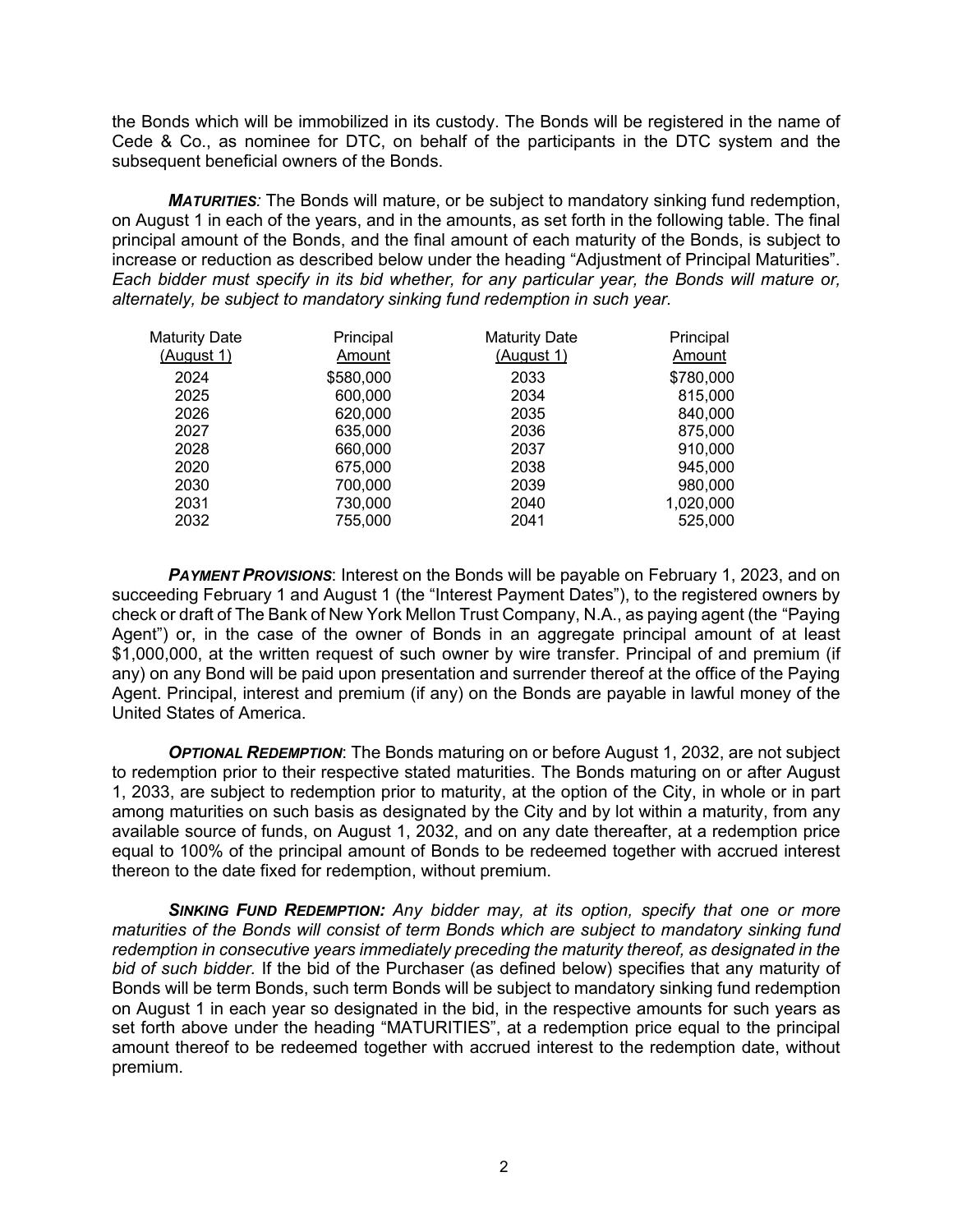**SECURITY:** The Bonds are general obligations of the City, and the City will direct the appropriate officials of Santa Clara County to levy ad valorem taxes for the payment of the Bonds and the interest thereon without limitation as to rate or amount for the payment of the Bonds and the interest thereon.

*FEDERALLY TAXABLE STATUS:* In the opinion of Jones Hall, A Professional Law Corporation, bond counsel to the City ("Bond Counsel"), interest on the Bonds is not intended to be excluded from gross income for federal income tax purposes. In the further opinion of Bond Counsel, such interest is exempt from California personal income taxes. Bidders are referred to the Preliminary Official Statement for a description of the proposed opinion of Bond Counsel.

*LEGAL OPINION:* The legal opinion of Jones Hall, A Professional Law Corporation, San Francisco, California, approving the validity of the Bonds, will be furnished to the purchaser of the Bonds without cost. A copy of the legal opinion, certified by the official in whose office the original is filed, will be printed on each Bond at the expense of the City.

*FURTHER INFORMATION:* A copy of the Preliminary Official Statement describing the Bonds, and any other information concerning the proposed financing, will be furnished upon request to the municipal advisor to the City as follows ("Municipal Advisor"): PFM Financial Advisors LLC, 44 Montgomery Street, 3rd Floor, San Francisco, CA 94104, telephone: (415) 393-7245 (Nick Jones) or JONESNI@pfm.com, website: www.pfm.com. The Official Notice of Sale and Preliminary Official Statement are available from the Municipal Advisor.

# **TERMS OF SALE**

*RIGHT TO CANCEL, POSTPONE OR RESCHEDULE SALE*: The City reserves the right to cancel, postpone or reschedule the sale of the Bonds upon notice delivered via Bloomberg News Service or Thomson Municipal Market Monitor (www.tm3.com). If the sale is postponed, bids will be received at the above place at such date and hour as set forth in the notice. Failure of any bidder to receive such notice or any other form of notice of canceled, postponed or rescheduled sale will not affect the legality or validity of any sale.

**SUBMISSION OF BIDS:** Bids will be received electronically as described below, provided that such electronic bid must be received no later than the date and time set for receipt of bids. All bidders, by submitting a bid, acknowledge that they have an established industry reputation for underwriting new issuances of municipal bonds.

*ELECTRONIC BIDS:* Solely as an accommodation to bidders, the City will accept bids in electronic form solely from Ipreo, a KKR portfolio company, through its BiDCOMP Competitive Bid Calculation System and Parity Electronic Bid Submission System ("Ipreo"). For information about Ipreo, bidders may contact Ipreo at 395 Hudson Street, New York, New York 10014, telephone: (212) 849-5023. If any provision of this Notice of Sale conflicts with information provided by Ipreo, this Notice of Sale shall control. Each bidder submitting an electronic bid understands and agrees by doing so that it is solely responsible for all arrangements with Ipreo, that the City does not encourage the use of Ipreo, and that Ipreo is not acting as an agent of the City. Instructions for submitting electronic bids must be obtained from Ipreo, and the City does not assume any responsibility for ensuring or verifying bidder compliance with Ipreo procedures. Ipreo has advised the City that bidders must subscribe to Ipreo if such bidders intend to use Ipreo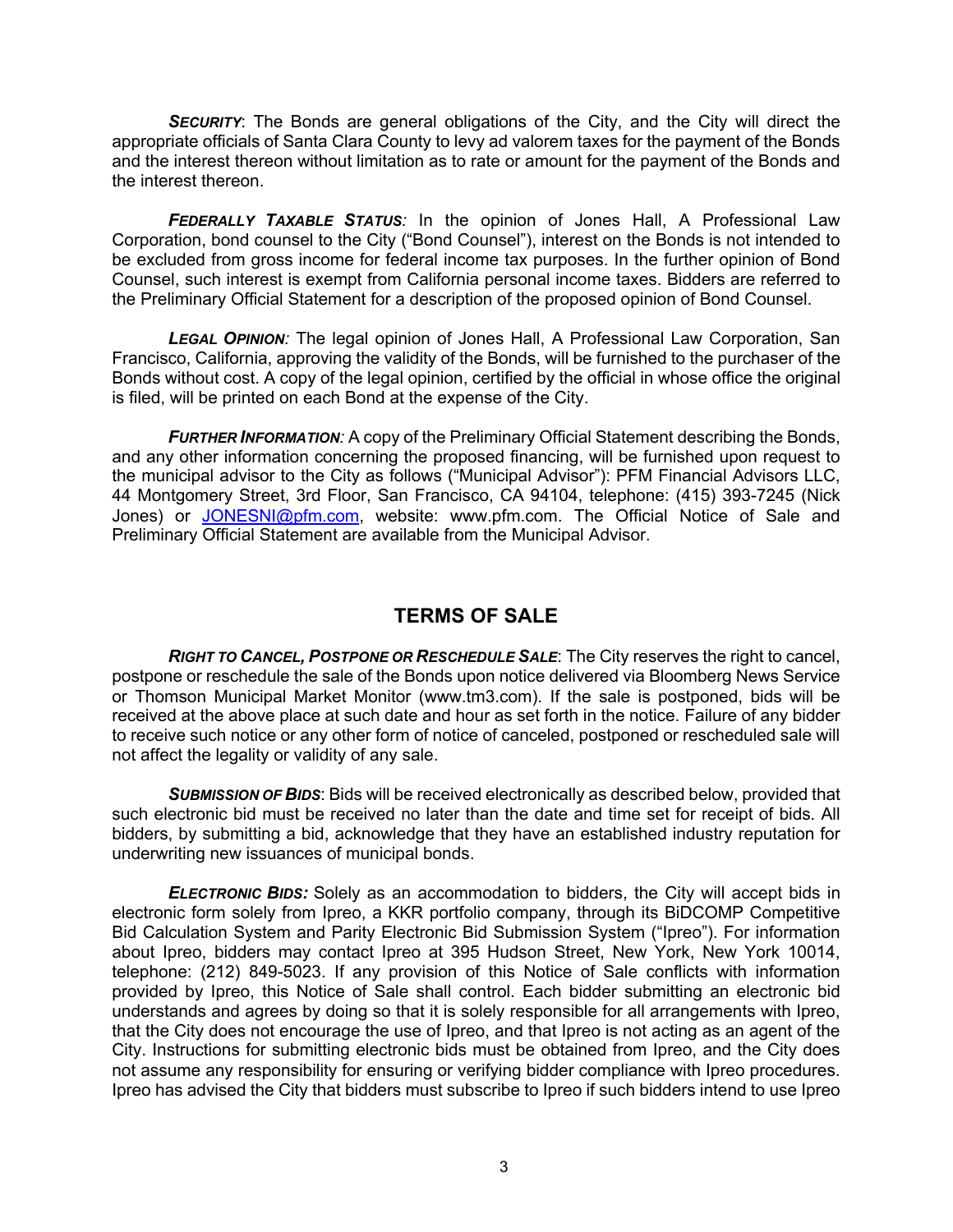to submit bids. The City shall be entitled to assume that any bid received via Ipreo has been made by a duly authorized agent of the bidder.

Neither the City, the Municipal Advisor nor Bond Counsel has any responsibility for proper functioning of the Ipreo system, for any error contained in any bid submitted electronically, or for failure of any bid to be transmitted, received or opened at the official time for receipt of bids. The official time for receipt of bids will be determined by the City at the place of bid opening, and the City will not be required to accept the time kept by Parity as the official time. The City assumes no responsibility for informing any bidder prior to the deadline for receiving bids that its bid is incomplete, or not received.

*FORM OF BID; PURCHASE PRICE:* Each proposal must be for not less than all of the Bonds hereby offered for sale.

The City will accept par, discount or premium bids for the Bonds.

**DESIGNATION OF INTEREST RATES:** Each bidder must specify the rate or rates of interest which the Bonds will bear. A bidder will be permitted to bid different rates of interest for each maturity of Bonds, but:

- each interest rate specified must be in a multiple of 1/20% or 1/8%;
- no Bond may bear more than one rate of interest;
- interest on each Bond will be computed from the date of original delivery to its stated maturity at the interest rate specified in the proposal, payable on the Interest Payment Dates as set forth above; and
- all Bonds maturing at any one time will bear the same rate of interest.

*DETERMINATION OF BEST BID:* The Bonds will be awarded to the responsible bidder whose bid produces the lowest true interest cost on the Bonds. The true interest cost specified in any bid will be that rate which, when used in computing the present worth of all payments of principal and interest to be paid on all Bonds from the date of original delivery (which is assumed to be June 16, 2022) to their respective maturity dates or mandatory sinking fund redemption dates, produces an amount equal to the purchase price specified in such bid. For purposes of computing the true interest cost represented by any proposal, the purchase price specified in such proposal shall be equal to the par amount of the Bonds plus any premium specified in such proposal, and the true interest cost shall be calculated by the use of a semiannual interval of compounding interest based on the Interest Payment Dates for the Bonds.

If two or more bids setting forth identical interest rates and premium, if any, are received, such officer may exercise discretion and judgment in making the award and may award the Bonds on a pro rata basis in such denominations as he or she determines.

*ADJUSTMENT OF PRINCIPAL MATURITIES*: In order to achieve the financial goals of the City, the City may need to adjust the schedule of principal maturities for the Bonds based on the bids that are received. Therefore, the City reserves the right to increase or decrease the principal amount of any maturity of the Bonds (or, in the case of the term Bonds, the principal amount thereof which is subject to mandatory sinking fund redemption on August 1 in any year). The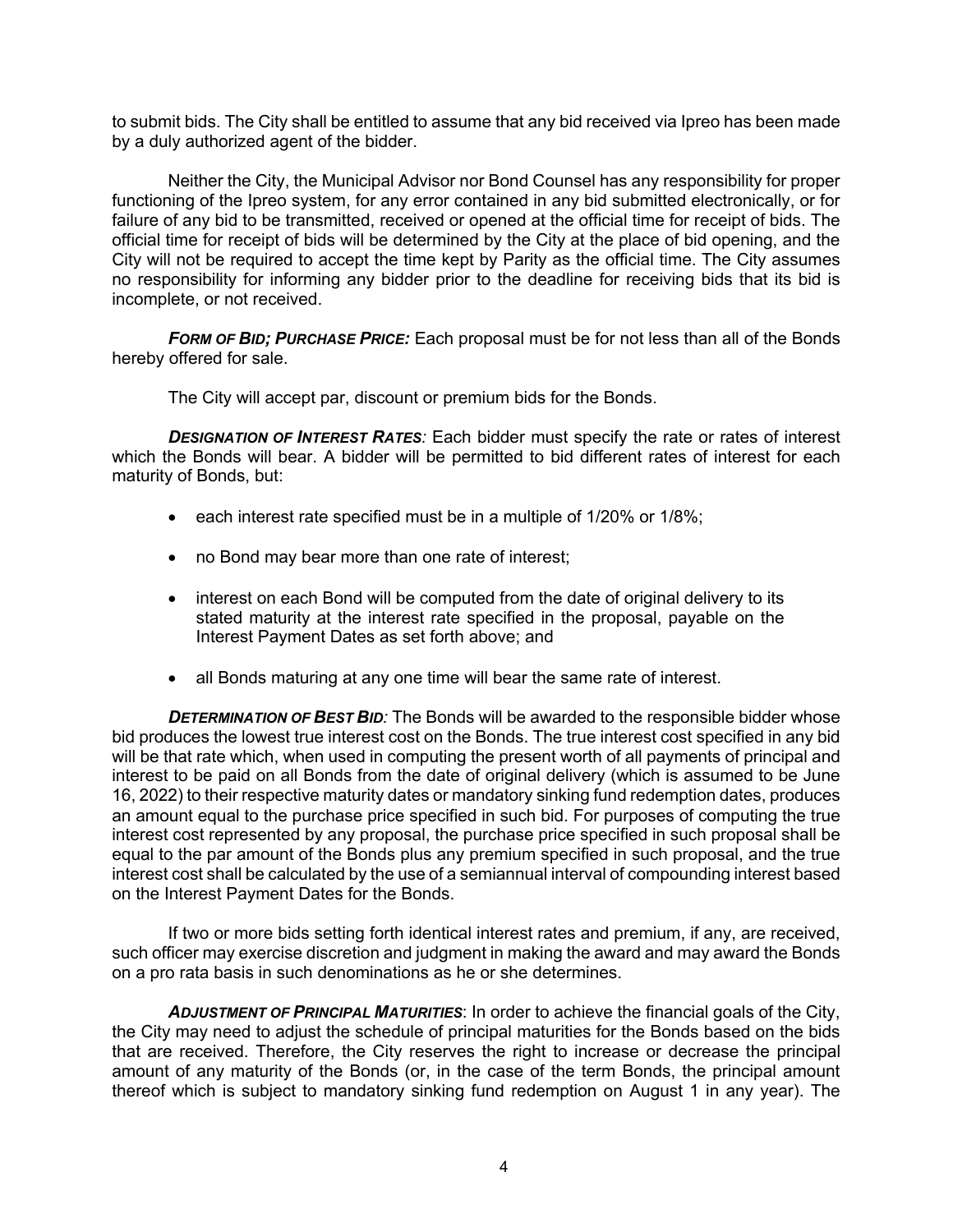aggregate principal amount of the Bonds may be reduced as a result of such adjustment. Notice of such increase or decrease shall be given to the winning bidder as soon as practicable following the notification of award, as described below. The City will attempt to maintain total underwriter compensation when adjusting maturities. No such adjustment will have the effect of altering the basis upon which the best bid is determined.

*RIGHT OF REJECTION*: The City reserves the right, in its discretion, to reject any and all bids and to the extent not prohibited by law to waive any irregularity or informality in any bid.

*PLACE OF DELIVERY; CANCELLATION FOR LATE DELIVERY*: It is expected that the Bonds will be delivered to DTC for the account of the winning bidder on June 16, 2022. The winning bidder has the right, at the winning bidder's option, to cancel the contract of purchase if the Bonds are not tendered for delivery within 60 days from the date of the sale thereof, and in such event the winning bidder shall be entitled to the return of the deposit accompanying its bid. In such event, the successful bidder will be entitled to the return of the deposit accompanying the bid (see "- GOOD FAITH DEPOSIT").

*PROCESS OF AWARD***.** The City will take final action awarding the Bonds or rejecting all bids not later than thirty (30) hours after the time for receipt of bids, unless such time period is extended by the City.

The following steps constitute the City's process for a final award of the Bonds:

(1) The City's municipal advisor, on behalf of the City, will give a verbal notice of award to the apparent winning bidder (the "Apparent Winning Bidder") to be determined as described under "**–DETERMINATION OF BEST BID**" above.

(2) The Apparent Winning Bidder shall provide the Good Faith Deposit by wire transfer, as described under "**GOOD FAITH DEPOSIT.**"

(3) The City's municipal advisor will fax or email to the Apparent Winning Bidder confirmation of the final principal amortization schedule and purchase price for the Bonds, after adjustments, if any, are made, as described under "**ADJUSTMENT OF PRINCIPAL MATURITIES.**"

(4) The City will fax or email to the Apparent Winning Bidder written confirmation of the final award.

Upon completion of all the steps described above, the Apparent Winning Bidder will be deemed the Purchaser of the Bonds (the "Purchaser") and will be bound by the terms of the contract to purchase the Bonds, which contract shall consist of: (a) this Official Notice of Sale; (b) the information that is transmitted electronically by the bidder through Parity®; and (c) any adjustments to the final principal amortization schedule and purchase price made as described under "**ADJUSTMENT OF PRINCIPAL MATURITIES.**"

*GOOD FAITH DEPOSIT*: A good faith deposit in the amount of 150,000 for the Bonds (the "Good Faith Deposit") must be provided by the Apparent Winning Bidder. The Good Faith Deposit must be submitted by wire transfer (as described below). The Bonds will not be officially awarded to a bidder who has not submitted a Good Faith Deposit.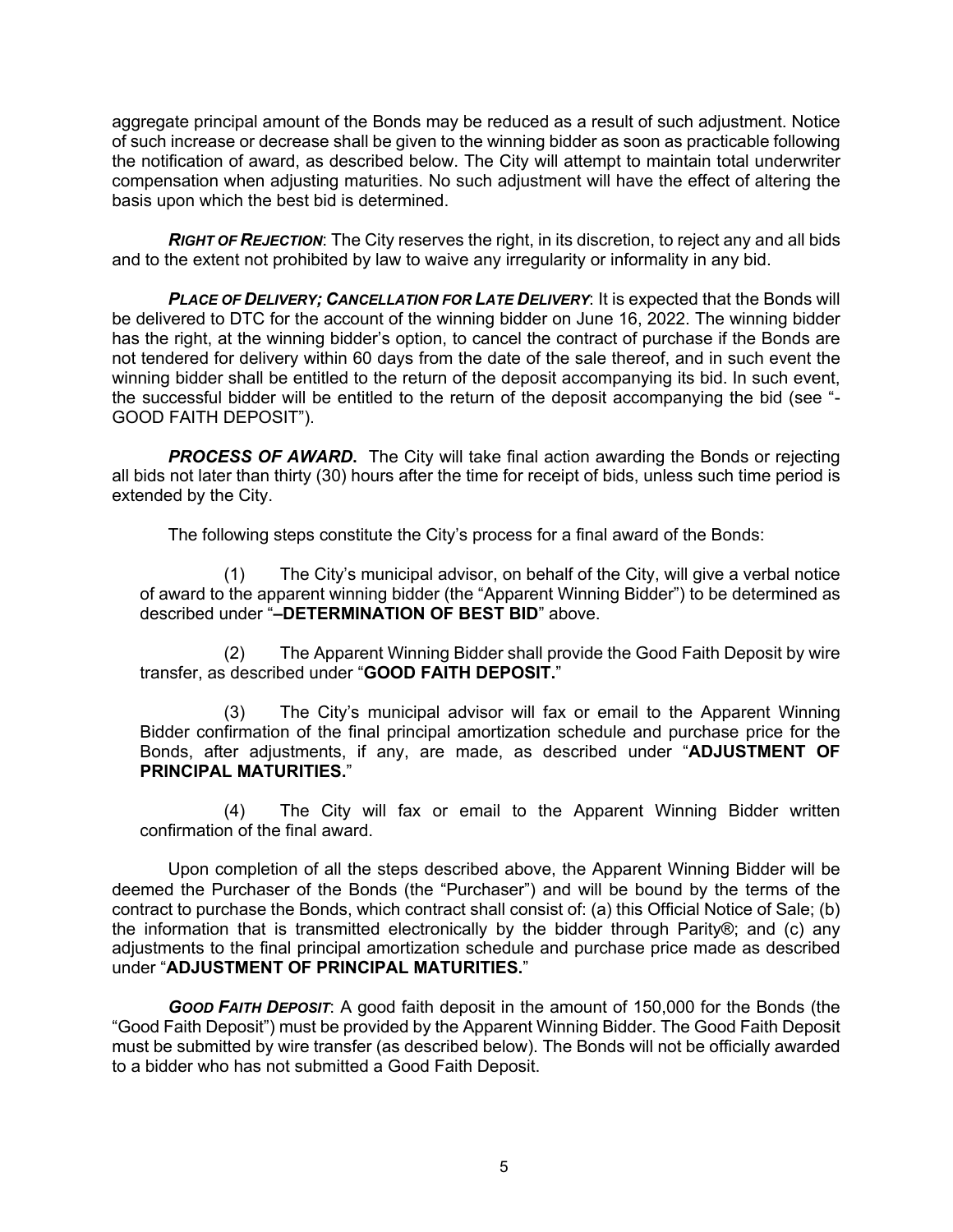Upon the determination by the City of the Apparent Winning Bidder (as described above under "PROCESS OF AWARD"), the City's municipal advisor will request the Apparent Winning Bidder to (i) immediately wire the Good Faith Deposit to the Trustee, as described below, and (ii) provide, within ninety (90) minutes of such request, the Federal wire reference number of such Good Faith Deposit to the City's municipal advisor by email (hollenbecks@pfm.com or Jonesni@pfm.com). The wire transfer is to be made to U.S. Bank Trust Company National Association, using the following wire instructions:

|            | Bank Name: U.S. Bank, N.A.                 |
|------------|--------------------------------------------|
| ABA No.:   | 091000022                                  |
| A/C No.:_  | 180121167365                               |
| FBO:       | U.S. Bank Trust National Association       |
| Reference: | City of Palo Alto 2022B Good Faith Deposit |

In the event that the Apparent Winning Bidder does not wire the Good Faith Deposit as required, or does not provide the Federal wire reference number confirming the wire-transfer of such deposit to the municipal advisor within the time specified above, the City may reject the bid of the Apparent Winning Bidder and may award the Bonds to a responsible bidder that submitted a conforming bid that represents the next lowest true interest cost to the City.

No interest will be paid upon a Good Faith Deposit made by an Apparent Winning Bidder. Upon receipt of the Good Faith Deposit by the City, the Good Faith Deposit will immediately become the property of the City. The Good Faith Deposit will be held and invested for the exclusive benefit of the City. The Good Faith Deposit, without interest thereon, will be credited against the purchase price of the Bonds purchased by the Purchaser at the time of delivery thereof.

If the purchase price is not paid in full upon tender of the Bonds, the City shall retain the Good Faith Deposit and the Purchaser will have no right in or to the Bonds or to the recovery of its Good Faith Deposit, or to any allowance or credit by reason of such deposit, except pursuant to a right of cancellation. See "*PLACE OF DELIVERY; CANCELLATION FOR LATE DELIVERY*." In the event of nonpayment of the purchase price for the Bonds by the Purchaser, the City reserves any and all rights granted by law to recover the full purchase price of the Bonds and, in addition, any damages suffered by the City.

**PAYMENT OF PURCHASE PRICE:** The Purchaser will be required to pay the purchase price of the Bonds (less the amount of the Good Faith Deposit described above) in funds that are immediately available to the City. Such payment shall be made on the date of original delivery of the Bonds to DTC.

*STATEMENT OF TRUE INTEREST COST:* Each bidder is requested, but not required, to state in its proposal the percentage true interest cost represented by its proposal, determined as described above, which will be considered as informative only and not binding on either the bidder or the City.

*NO LITIGATION:* There is no litigation pending concerning the validity of the Bonds, the corporate existence of the City or the entitlement of the officers thereof to their respective offices, and the purchaser will be furnished a no-litigation certificate certifying to the foregoing as of and at the delivery of the Bonds.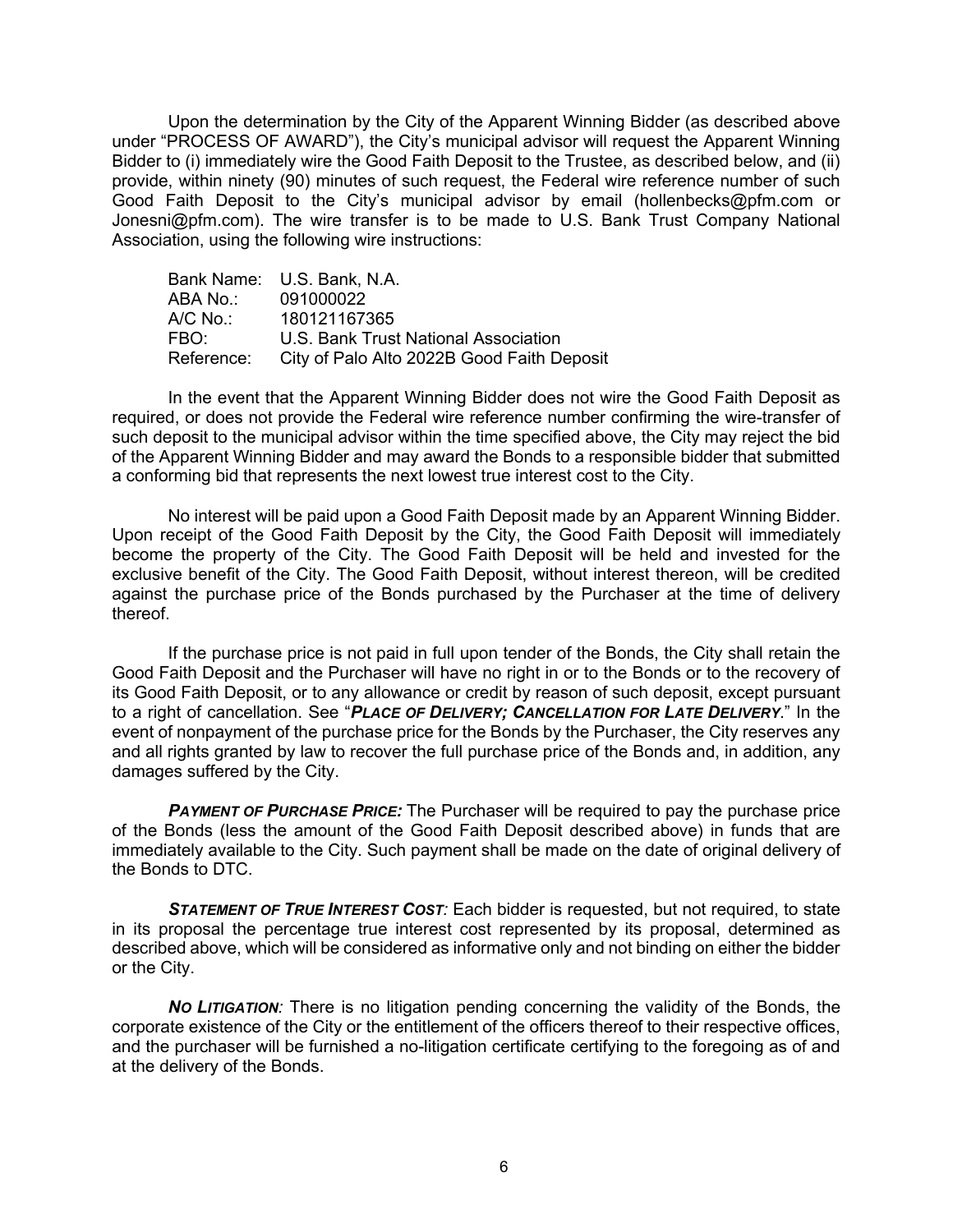*CUSIP NUMBERS:* It is anticipated that CUSIP numbers will be printed on the Bonds, but neither the failure to print such numbers on any Bonds nor any error with respect thereto will constitute cause for a failure or refusal by the purchaser to accept delivery of and pay for the Bonds in accordance with the terms hereof. All expenses in relation to the printing of CUSIP numbers on the Bonds will be paid for by the City, except that the CUSIP Service Bureau charge for the assignment of said numbers will be the responsibility of and shall be paid for by the purchaser.

*CALIFORNIA DEBT AND INVESTMENT ADVISORY COMMISSION FEES:* All fees payable to the California Debt and Investment Advisory Commission in connection with the issuance of the Bonds are the sole responsibility of the purchaser of the Bonds.

*OFFICIAL STATEMENT:* The City has approved a preliminary Official Statement relating to the Bonds. Copies of such preliminary Official Statement will be distributed to any bidder, upon request, prior to the sale in a form "deemed final" by the City for purposes of Rule 15c2-12 under the Securities Exchange Act of 1934 (the "Rule"). Within seven business days from the sale date, the City will deliver to the purchaser copies of the final Official Statement, executed by an authorized representative of the City and the City and dated the date of delivery thereof to the purchaser, in sufficient number to allow the purchaser to comply with paragraph (b)(4) of the Rule and to satisfy the Municipal Securities Rulemaking Board (the "MSRB") Rule G-32 or any other rules adopted by the MSRB, which shall include information permitted to be omitted by paragraph (b)(1) of the Rule and such other amendments or supplements as are been approved by the City (the "Final Official Statement"). The purchaser agrees that it will not confirm the sale of any Bonds unless the confirmation of sale is accompanied or preceded by the delivery of a copy of the Final Official Statement. Upon request, the City will furnish to the winning bidder, at no charge, not in excess of 20 printed copies of the Official Statement for use in connection with any resale of the Bonds.

*CERTIFICATE REGARDING OFFICIAL STATEMENT:* A responsible officer of the City will certify to the original purchaser of the Bonds, as a condition of closing, that based on such officer's participation in the preparation of the Official Statement, nothing has come to his or her attention to lead him or her to believe that the Official Statement (except for certain financial statements, statistical data and other information) contains any untrue statement of a material fact or omits to state any material fact necessary in order to make the statements therein, in the light of the circumstances under which they were made, not misleading.

*CONTINUING DISCLOSURE*. In order to assist bidders in complying with S.E.C. Rule 15c2- 12(b)(5), the City will execute and deliver a Continuing Disclosure Certificate, under which the City undertakes to provide certain annual financial information and notices of the occurrence of certain events, if material. A description of this undertaking is set forth in the preliminary Official Statement and will also be set forth in the final Official Statement. Such Continuing Disclosure Certificate will be a document required to be delivered at closing by the City, and the failure by the City to deliver such document in form and substance acceptable to Bond Counsel and the winning bidder will relieve the winning bidder of its obligation to purchase the Bonds.

*ACKNOWLEDGEMENT OF NO FIDUCIARY DUTY*. The City acknowledges and agrees that (i) the purchase and sale of the Bonds is an arm's-length commercial transaction between the City and the underwriter, (ii) in connection with such transaction, the underwriter is acting solely as a principal and not as an advisor, (including, without limitation, a Municipal Advisor (as such term is defined in Section 975(e) of the Dodd-Frank Wall Street Reform and Consumer Protection Act)), agent or a fiduciary of the City, (iii) the underwriter has not assumed (individually or